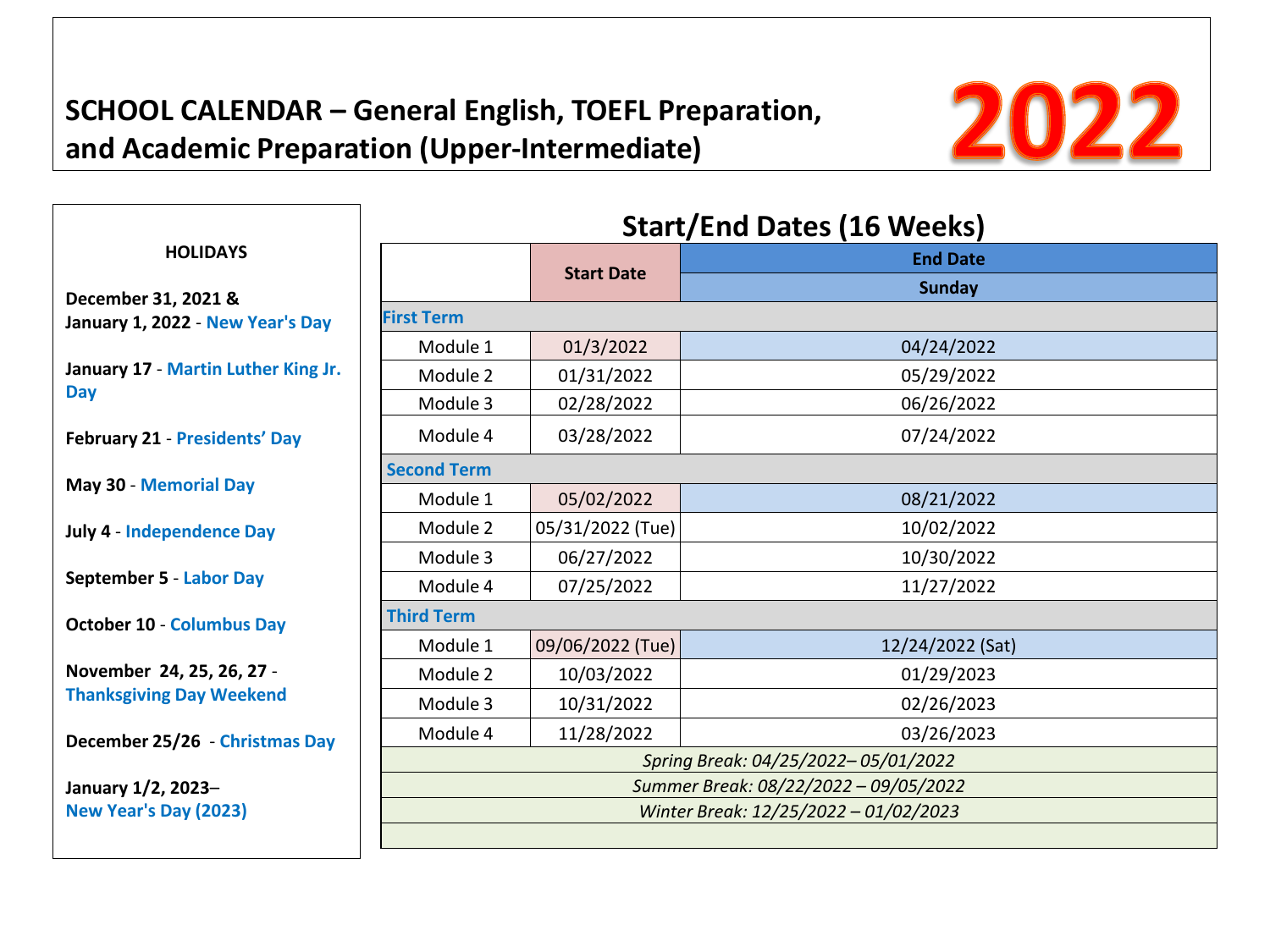### **SCHOOL CALENDAR – Academic Preparation (Advanced)**



### **HOLIDAYS**

**December 31, 2021 & January 1, 2022** - **New Year's Day**

**January 17** - **Martin Luther King Jr. Day**

**February 21** - **Presidents' Day** 

**May 30** - **Memorial Day**

**July 4** - **Independence Day**

**September 5** - **Labor Day**

**October 10** - **Columbus Day**

**November 24, 25, 26, 27** - **Thanksgiving Day Weekend**

**December 25/26** - **Christmas Day**

**January 1/2, 2023**– **New Year's Day (2023)**

## **Start/End Dates (24 Weeks)**

|                                       |                   | <b>End Date</b>  |  |  |
|---------------------------------------|-------------------|------------------|--|--|
|                                       | <b>Start Date</b> | <b>Sunday</b>    |  |  |
| <b>First Term</b>                     |                   |                  |  |  |
| Module 1                              | 01/3/2022         | 06/26/2022       |  |  |
| Module 2                              | 01/31/2022        | 07/24/2022       |  |  |
| Module 3                              | 02/28/2022        | 08/21/2022       |  |  |
| Module 4                              | 03/28/2022        | 10/02/2022       |  |  |
| Module 5                              | 05/02/2022        | 10/30/2022       |  |  |
| Module 6                              | 05/31/2022 (Tue)  | 11/27/2022       |  |  |
| <b>Second Term</b>                    |                   |                  |  |  |
| Module 1                              | 06/27/2022        | 12/24/2022 (Sat) |  |  |
| Module 2                              | 07/25/2022        | 01/29/2023       |  |  |
| Module 3                              | 09/06/2022 (Tue)  | 02/26/2023       |  |  |
| Module 4                              | 10/03/2022        | 03/26/2023       |  |  |
| Module 5                              | 10/31/2022        | 04/23/2023       |  |  |
| Module 6                              | 11/28/2022        | 05/28/2023       |  |  |
| Spring Break: 04/25/2022-05/01/2022   |                   |                  |  |  |
| Summer Break: 08/22/2022 - 09/05/2022 |                   |                  |  |  |
| Winter Break: 12/25/2022 - 01/02/2023 |                   |                  |  |  |
|                                       |                   |                  |  |  |